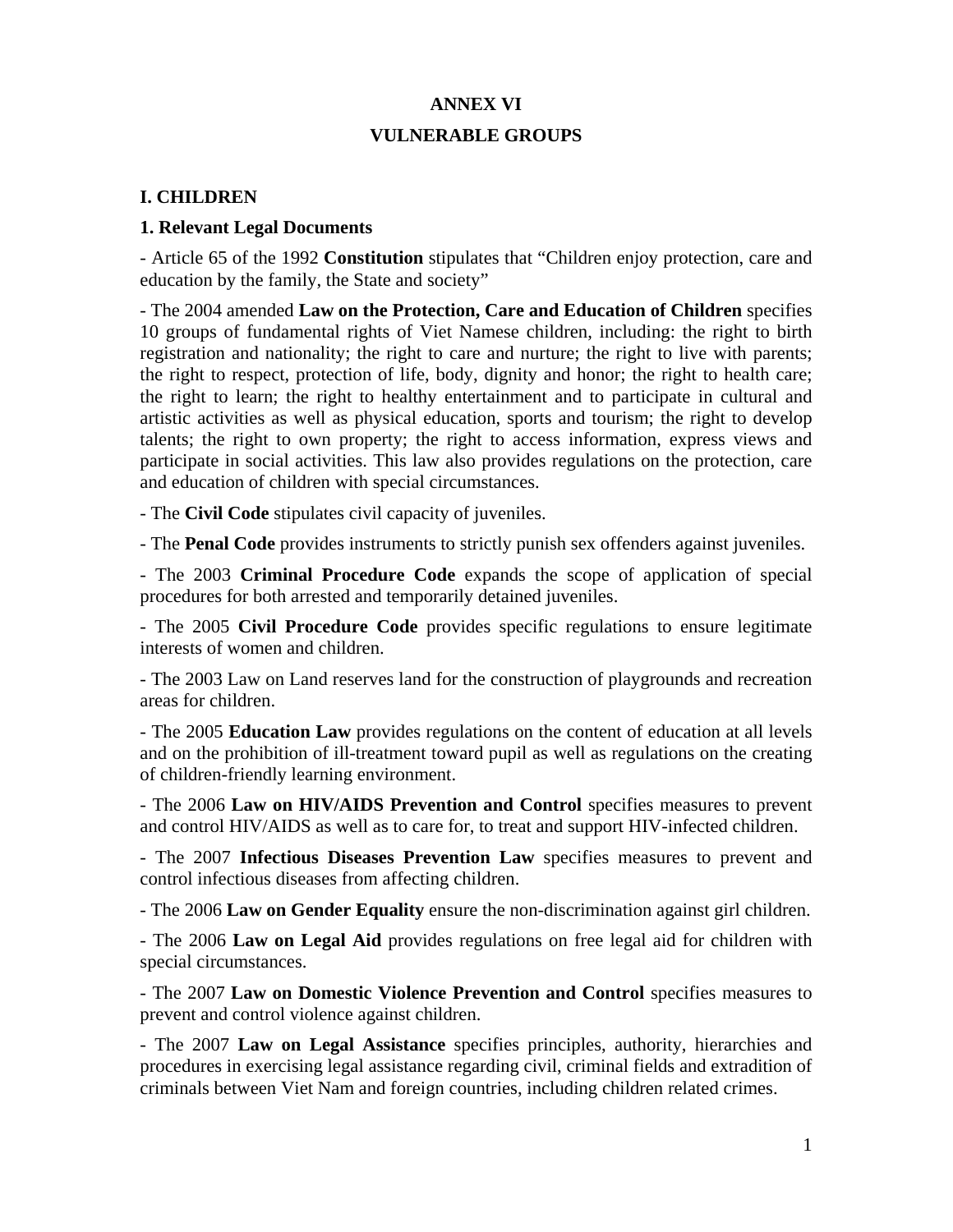- The 2003 **Ordinance on Prostitution Prevention and Combat** stipulates the prevention and handling of child prostitute related crimes.

### **2. Achievements in exercising the right of women**

## *2.1. Healthcare*

Free health check-up and treatment for children less than six years of age at public clinics and hospitals have been put in place since 2005. Each year, the State invests millions of US dollars in such activities. Many children from poor families, who are with fatal diseases including inborn heart disease, blood related diseases, joint defects, etc. have been treated and provided with high-tech medical treatments for free.

The extended vaccination program has been implemented nationwide to provide vaccines for tuberculosis, diphtheria, tetanus, pertussis, measles, polio, Japanese encephalitis, hepatitis B. This is the top priority of the health agencies at all levels, especially at ward and commune level. The ratio of children less than one year of age fully vaccinated with all the six basic vaccines was 95.7% in 2006. Blind, exophthalmia and Vitamin A deficiencies, polio and infant tetanus have been eliminated nationwide.

The rate of children less than five years of age suffering from weight-for-age malnutrition has been reduced from 30.1% in 2002 to 21.2% in 2007. Height-for-age malnutrition has been reduced from 34.8% in 2001 to 31.9% in 2006. Under-5 mortality rate has been reduced from 58 deaths per 1000 live births in 1990 to 25.9 in 2007 while under-1 mortality rate has been cut from 31 deaths per 1000 live births in 2001 to 16 in 2007.

Viet Nam has reinforced communication outreach programs aimed at improving public awareness of the injury prevention and control for children. Models of injury prevention and control for children including "safe house", "safe commune", "safe school" have been implemented and proliferated nationwide. At present, hundreds of communes have adopted the model of "safe house" and nearly one hundred schools have piloted the "safe school" model.

HIV/AIDS prevention and combat among children has gained more attention through communication outreach and education programs on reproductive health, and HIV/AIDS prevention and combat at schools. The prevention of mother-to-child HIV infection has been implemented nationwide along with the development of a community-based HIV/AIDS prevention and combat model for children as well as care for abandoned newly-born children infected with HIV/AIDS and encouragement of caring methods applied for children infected with HIV/AIDS. By September 2007, among 14,180 people treated with ARV, nearly 800 of them are children.

# *2.2. Education*

The Government has introduced many measures aiming at increasing the schooling rates at all levels. Compared to 2000, on average, in 2005-2006 the number of children going to kindergartens increased 3.88% per annum and nursery schools up 2.47% per annum. Also in 2005-2006, the pre-schooling rate stood at 77.3% of schooling age children. The rate of primary school age children also reached 95.04% in 2005-2006. The rate of junior secondary school age children was 80.3% in 2006. The proportion of repeater students and drop-outs has been reduced. In 2005-2006, grade progression rate at primary level was 95.97%, repeater proportion was 1.02% and drop-out was 3%. At junior secondary level, the rates were respectively 92.81%, 1,20% and 5.93%. By December 2007, there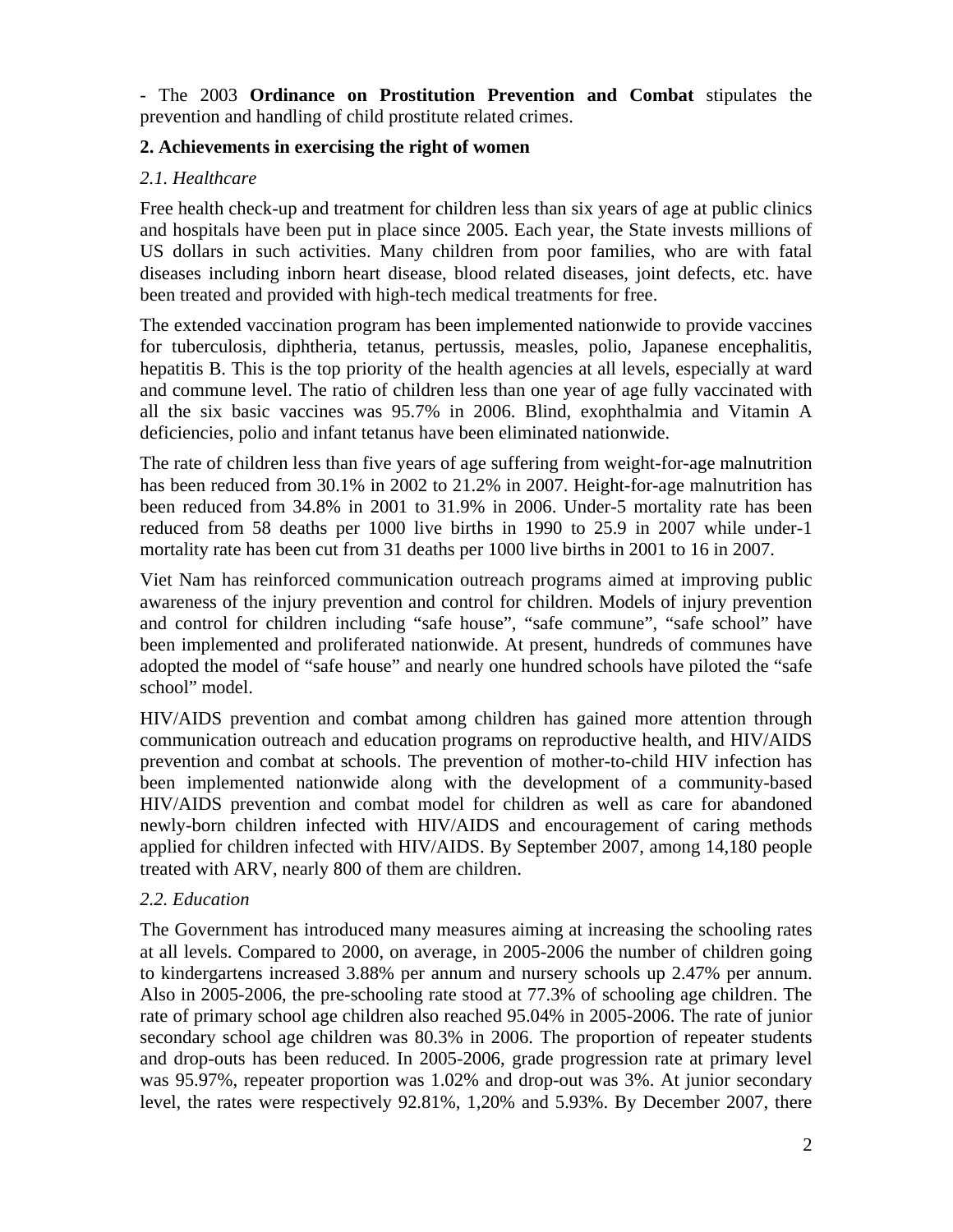were 42 out of 64 cities and provinces recognized of completion of junior secondary education universalization.

The integration education system for disabled children has been expanded to 64 cities and provinces with steering committees on education for disabled children deployed down to district level. Currently, there are over 7,000 disabled pupils learning at nearly 100 specialized education establishments. The number of disabled children participating in integration sessions has increased from 70,000 children in 2003 to 230,000 children in 2006, i.e. 24.22% of the total disabled children; 100% of orphans and disabled children are exempted from tuition fees and other financial contributions.

The State has passed various policies for ethnic children to attend boarding and semiboarding schools. The gap of education access between groups of ethnic pupils, therefore, has been gradually narrowed. The schooling rate of ethnic children has increased annually: at pre-schooling level it increased from 12.4% in 2001-2002 to 13.74% in 2005-2006; at primary level, from 17.2% to 18.5% and at junior secondary level from 12% to 14.36%.

At present, there are 248 universities, colleges and vocational training schools; 40 colleges specializing in vocational training; 232 secondary equivalent schools specializing in vocational training and 556 vocational training centers; 224 generic technical training and employment orientation; 8,359 community learning centers; 636 continuing education centers; 27 continuation schools; 849 foreign language and computer skills training centers*.* Viet Nam is implementing the Project "Support for Youth's Vocational Training and Job Creation" for the period of 2008-2015 with a view to making a breakthrough in terms of quality and quantity of vocational training and job creation for youth.

#### *2.3. Recreation and Entertainment*

The number of playgrounds and recreation centers equipped with merry-go-rounds, children's slides, etc. at provincial, district, ward and communes level has gradually increased. In 2001, there were 261 facilities, and in 2005 the number was 534 - accounted for 80.3% of total districts. In addition, many localities have included community-based children's recreation and entertainment facilities in their land planning. The system of children's recreation facilities such as children's palaces, children's cultural houses, libraries, public playgrounds, parks, cinemas, etc. has been built. As of 2005, there were 224 children's cultural houses and children's houses nationwide. Children's books are available at almost all ward/commune libraries and equipped children's spaces are built within city/province and district parks as well as schools' playgrounds. Children's movies are available at cinemas especially during children's festival occasions as well as the action months for children. Localities have invested in building recreation facilities for children and introduced such facilities into schools.

Annually, the State spends 15% of the total budget of the National Target Program on Culture to buy children's books for use in public libraries; giving preferences to publications and communication and media agencies for children; investing in children's recreation and entertainment facilities. In 2006 alone, the central government had allocated funding for 64 provincial mobile libraries and 419 district mobile libraries, assisted in the building of cultural houses in 150 villages and 30 communes; provided culture and information publications for 2,495 communes and 195 ethnic boarding schools for children in difficult, remote and ethnic areas.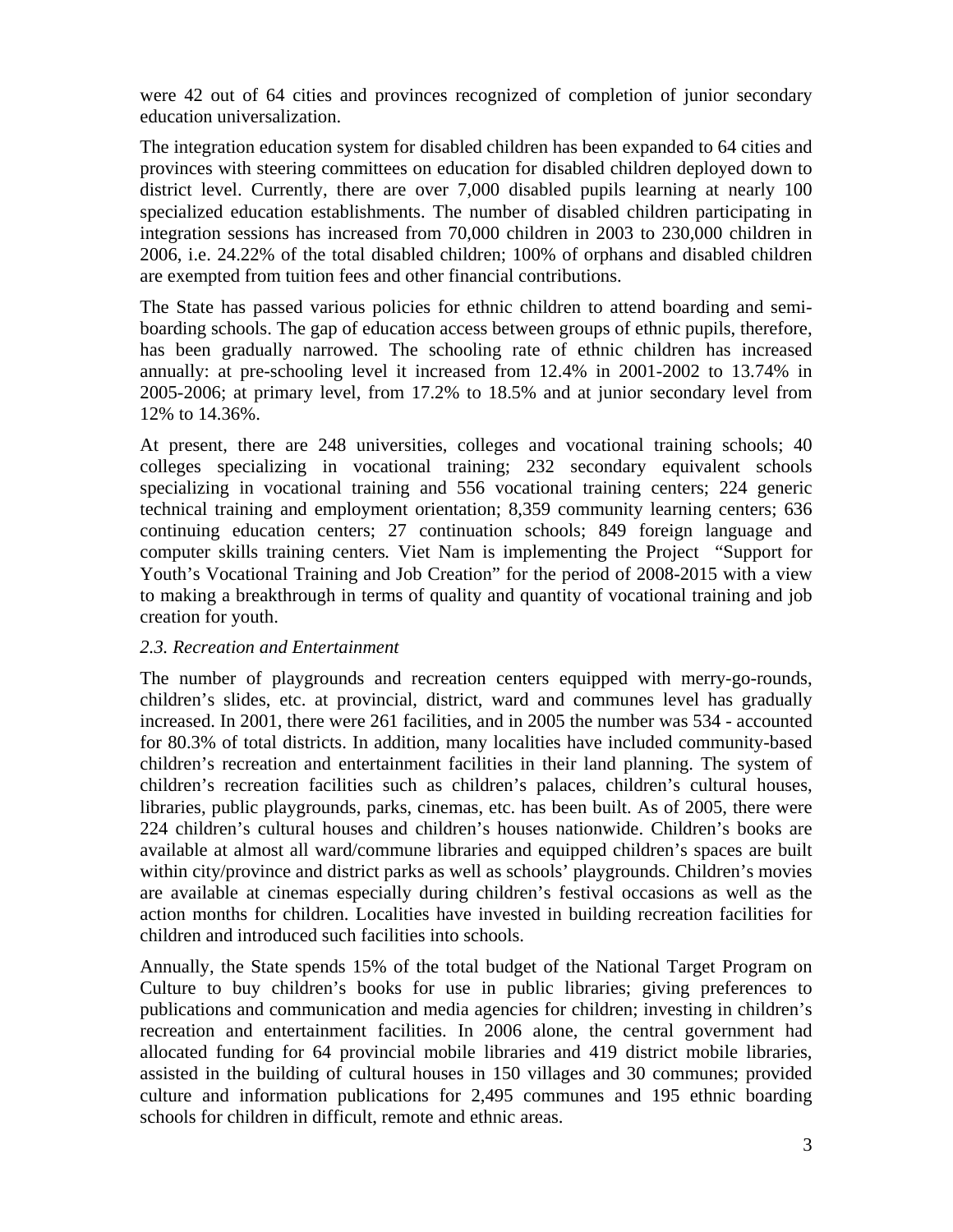Movies, TV channels, radio stations, newspapers, musical and artistic shows, school theatres, etc. for children have increased rapidly in both quantity and quality, attracting further investment to improve their contents to be more interesting, enjoyable and appropriate for children. Up to now, all five Viet Nam Television channels and city/provincial channels have programs for children, providing information on childrenincluding TV and radio programs broadcast exclusively for children of ethnic minorities.

So far, Viet Nam has 700 national and local newspapers with columns and pages dedicated for exemplary people and action regarding the protection and care of children. In all TV and radio stations, there are children's sections and divisions making and supplying fascinating programs for children. At central level, there are four newspapers for children and over 10 other newspapers reserving special columns and pages for children related contents.

Traditional and modern recreation and entertainment activities have been introduced to suit children's needs according to age. The library system, including the reading rooms for children is expanding. Up to now, 100% of provincial libraries and 30% of district and commune have mobile libraries for children. The number of publications for children is increased both in quantity and quality, increase 66% in 2005 compare to 2001. The proportion of publication for children increased from 48,1% in 2001 to 63,2% in 2005. On average, 15% of new publications is published for children each year.

Viet Nam has always created favorable condition for children to have access to updated and suitable information. Cultural publications have been made available in various ethnic languages appropriate for ethnic children. A large range of foreign publications for children has been translated into Viet Namese. Besides, Viet Nam has also facilitated children's access to internet to look for updated information and materials suitable for their age.

### **III. DISABLED PERSONS**

### **1. Legal documents**

- Article 67 of **the 1992 Constitution** affirms that disabled people are supported by the State and society.

**- The Labor Code** has specific provision on workers with disability.

- The 2006 **Law on Vocational Training** stipulates the vocational training for disabled persons.

- The 1998 **Ordinance on Disabled Persons** clearly specifies the responsibilities of the family, State and society towards disabled people as well as the rights and responsibilities of disabled persons in all areas of healthcare, disability allowance, schooling, vocational training and employment, cultural-physical education and sport activities as well as public utilities for disabled persons.

- Additionally, there are other documents that shape the policy framework for disabled persons regarding cultural-physical education and sport activities, healthcare and free medical check-up, etc. which are issued by ministries of Labor, Invalids and Social Affairs, Finance, Home Affairs, Health, Education and Training, Construction, Transport and Communication and etc.

### **2. Achievements in exercising the rights of disabled persons**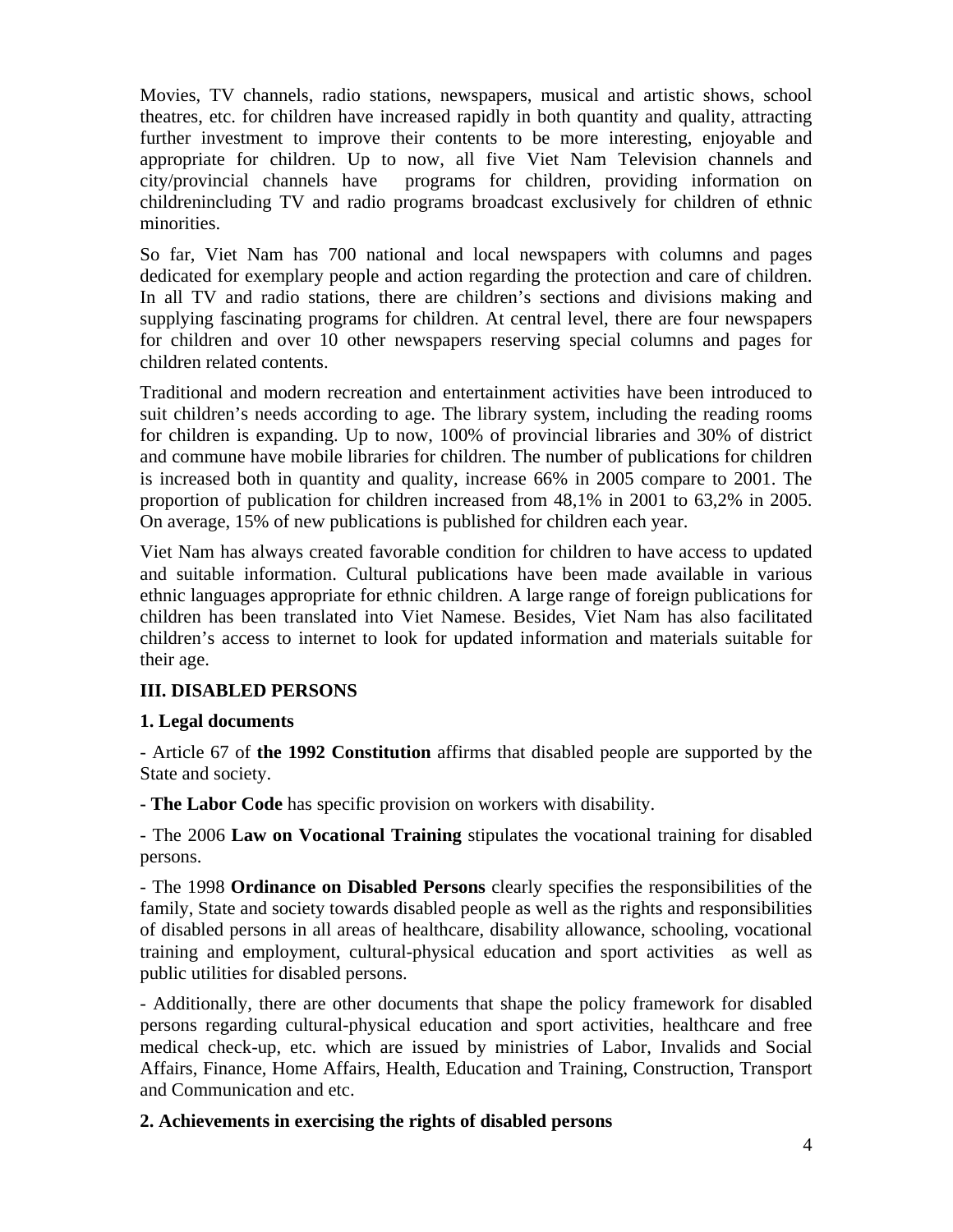*- Healthcare*: Community-based rehabilitation network has been set up in 46 out of 64 provinces, 215 districts and 2,420 communes; 74.1% families with disabled persons has been trained and 42.2% disabled persons has integrated in the community. Rehabilitation divisions are available at almost all provincial and central hospitals. The rate of disabled persons accessible to health service is about 63%.

- *Vocational training and job creation*: the Viet Namese Government has allocated hundreds of billion VND from the budget of the National Target Programme on education and training for the procurement of vocational training equipments for disabled persons. Vocational institutions nationwide offer courses for about 10,000 disabled students per year on average. There are 54 out of 203 institutions of the Viet Namese Business Association of the Disabled licensed for vocational training. These institutions offer courses for thousands of disabled students per year and arrange employment for over 60% of the graduates. Apart from setting up an Employment Fund for the disabled people, the State has allocated part of its National Employment Fund for the disabled people, mainly through the Viet Nam Association of the Blind. The Association was provided with over VND 34 billion so that it can create jobs and offer concessional loans to about 13,000 of its members to start up or expand their businesses. As a result, many blind people were able to improve their living standards and get out of poverty.

- *Access to public buildings*: Since 2002, Viet Nam has introduced the Code of standards for public buildings for the convenience of the disabled persons. Many buildings have been built and upgraded to meet these standards.

- *Access to transport vehicles and facilities*: Major airports in Viet Nam are properly equipped for the convenience of the disabled persons. A number of rail stations upgraded their ticket booths and restrooms to improve the accessibility for the disabled persons. Radio systems were installed in trains to keep the passengers informed of their position on the route. Several high-class train coaches installed electronic notice boards and restrooms designed for the disabled. Large pavements with slopes were built for wheelchair users. In Hanoi, a number of traffic lights were embedded with pedestrian crossing button.

- *Access to cultural and sports activities*: Sports events were held for the disabled persons in order to improve their physical fitness, overcome the inferiority complex and to better integrate into the community. The sports and physical training movements for the disabled have strongly grown and attracted a large number of participants. During the past years, the number of provinces launching sports movements has increased from 10- 15 to 40. Some cities and provinces like Hanoi, Ho Chi Minh city and Quang Tri province are even maintaining district-level movements.

#### **III. WOMEN**

Viet Nam's strong support for women and gender equality is reflected throughout its legal system. The provisions on equality between men and women were even enshrined in the 1946 Constitution, the first Constitution of the Socialist Republic of Viet Nam.

#### **1. Legal documents on the rights of women**:

*- Law on Gender Equality and the Law on Domestic Violence Prevention*: The Law on Gender Equality was adopted at the XI National Assembly of the Socialist Republic of Viet Nam on November 29, 2006 and entered into force on July 1, 2007 with an aim to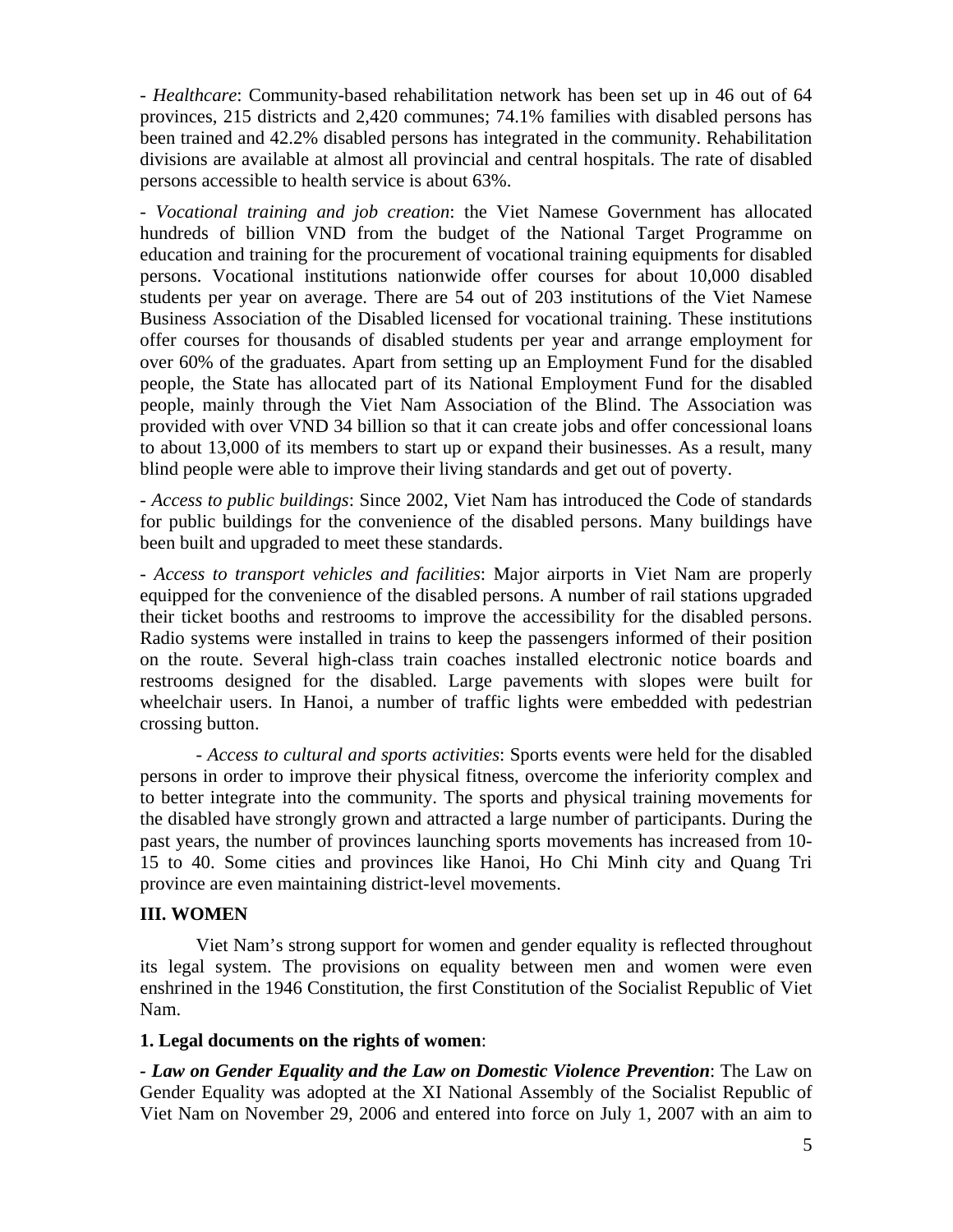protect the legitimate rights and interests of both male and female citizens. The law demonstrates Viet Nam's strong determination to fully comply with its obligations under international conventions on human rights and gender equality to which it is a party.

*- The Law on Domestic Violence* was adopted at the XII National Assembly of the Socialist Republic of Viet Nam on November 21, 2007 and entered into force on July 1, 2008.

### **2. Achievements in exercising the rights of women:**

*The National Strategy for the Progress of Women* to 2010 has been actively carried out nationwide. Gender dimension was, for the first time, introduced into important documents like the Strategy on Growth and Poverty reduction, the Social and Economic Development Plan 2005-2010, and Strategies for the Development of different industries. And also for the first time, the Ministry of Labour, Invalids and Social Affairs (MOLISA) is developing the Strategy on Gender Equality for the period 2011-2020.

To that end, apart from improving its legal framework, Viet Nam is also making efforts to improve the institutional settings to manage, oversee and assess the exercise of women's rights in practice. The national setting for the advancement of women is composed of the National Committee for the Advancement of Women, MOLISA and the Viet Nam Women Union. These three agencies are present at both central and local levels throughout the country. The National Committee for the Advancement of Women serves as an inter-ministerial coordinator and is tasked with assisting the Prime Minister in coordinating with relevant agencies to address issues related to women's advancement nationwide. According to the Law on Gender Equality, MOLISA is the government agency responsible for regulating the gender equality. The Viet Nam Women Union, a large socio-political organisation, coordinates with relevant government agencies and other social and economic organisations to promote and protect women's rights. The agency also takes part in the management of state and social affairs and oversees the enforcement of laws and policies related to women issues.

During the past decades, Viet Nam has attained encouraging results in terms of women's participation in political and economic life, healthcare, education and poverty reduction. Women's representation at the National Assembly in the term 2007-2009 is 25.76%, ranking  $4<sup>th</sup>$  in the Asia-Pacific region. In the term 2004-2009, the representation of women at the People's Committees is 23.8% at provincial level, 23.2% at district level and 20.1% at communal level, a higher number compared to that of the previous terms. There is an increasing number of women holding management positions at both people's councils and people's committees.

Viet Nam is one of the countries with highest ratio of women participating in economic activity. The rate of employment among women at the working age is 83%, comparing to 85% of men. Women are present at all government agencies and State-owned enterprises, accounting for 68.7% of public servants and 32.4% of entrepreneurs. Viet Namese women are also active participants in political and social organisations and make up 30% of the members of Executive boards at all levels.

Due to new laws and policies, the rate of women entering into civil contracts is increasing. According to a sociological survey conducted with 1000 interviewees, over 76% of women living in cities and 51.2% of women living in rural areas claimed that they were economically independent and entered into civil contracts by themselves. The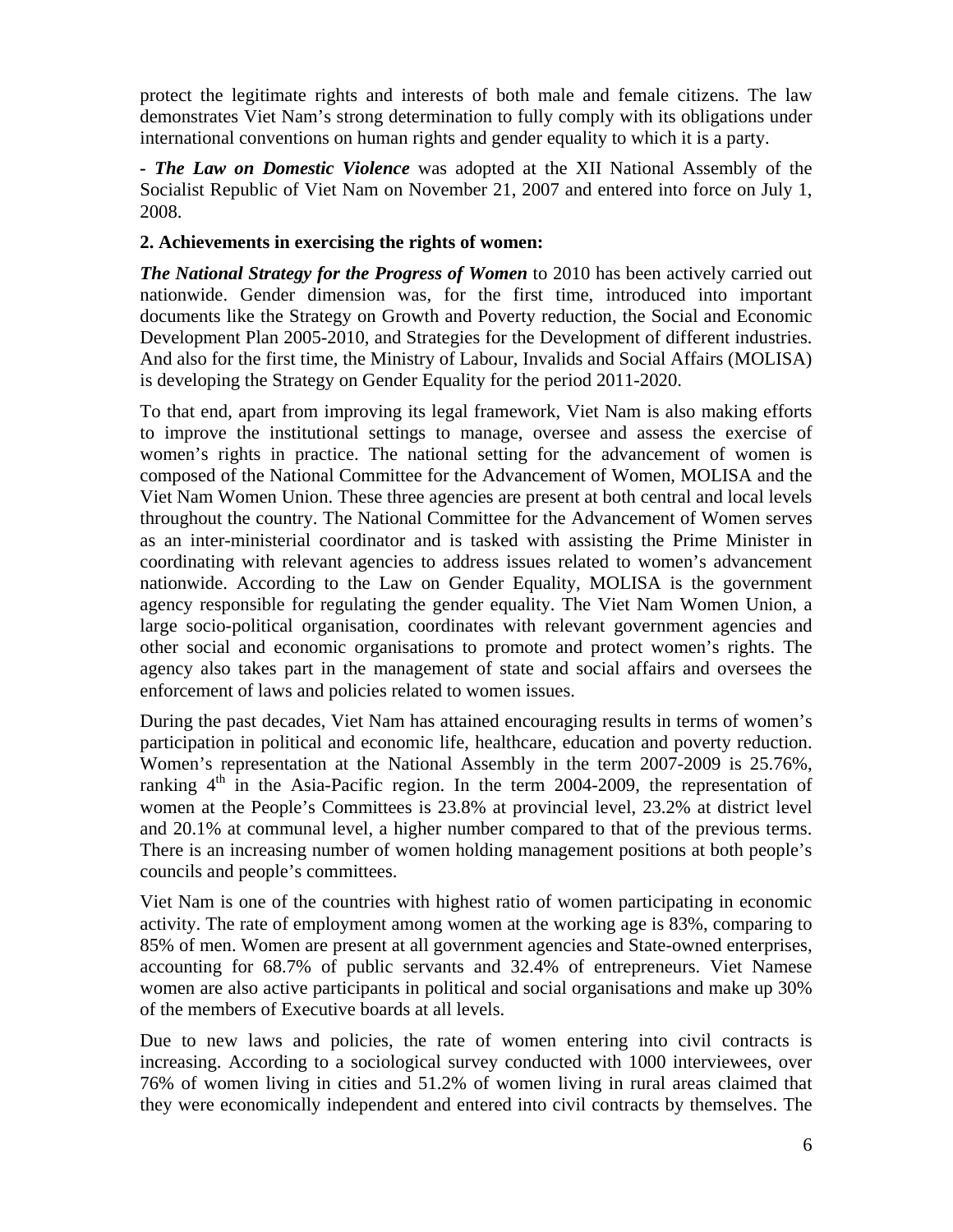new regulations permitting wives to have their names on the certificates for land usage rights or house ownership has enabled women to mortgage their houses or land to enter into guaranteed civil agreements. Women also enjoy rights to apply for or decide to maintain or alter their nationality or the nationality of their children. The nationality of a Viet Namese woman is not automatically revoked due to her marriage, divorce or the change of her husband's nationality during the marriage.

The rate of literacy among female adult is 91%, comparing to 96% of male adult. Viet Nam also exceeds the goal of 30% female college graduates. Several funds, most notably the Viet Nam Awarding Fund for Women, were established to encourage Viet Namese women pursue education and capacity building courses. Some provinces even encourage female government officials to pursue higher education by granting allowances at a rate equivalent to 150% of the amount given to male officials.

Improved healthcare services for women are reflected in increased life expectancy, which is 73 years old compared with 70 of men. Each woman has 2.28 babies on average. The maternal mortality rate is 95 deaths per 100,000 live births. The mortality rate of the less than one-year-old baby is 3.67%, (4.02% and 3.29% for male and female babies respectively). The mortality rate of the less than five is recorded at 4.2%.

The Viet Namese Government has issued several policies to facilitate the access to education services for women and young girls. This resulted in narrowed gap in the enrolment rate between boys and girls at all levels of education. The rate of female teachers also increased.

The employment rate and income of women have improved over the last 5 years. Every year, 48% of the newly employed is women. The unemployment rate among women at working age in urban areas decreased to 5.29% in 2007. The rate of working hours for women in rural areas increased to over 80%.

New policies on granting credit accompanied by poverty reduction schemes have laid legal foundation for women to better access capital sources. According to a report of the State Bank of Viet Nam, by 2005, about 70% women-led poor households had benefited from these incentive policies. About 40-45% of the lending of the Viet Nam Social Policy Bank goes to women.

### **IV. ETHNIC MINORITY GROUPS**

### **1. Legal documents related to the rights of the ethnic minorities.**

*a. The 1992 Constitution of the Socialist Republic of Viet Nam* affirms that The Socialist Republic of Viet Nam is the unified State of all nationalities living on the territory of Viet Nam. The State carries out a policy of equality, solidarity and mutual assistance among all nationalities, and forbids all acts of national discrimination and division. Every nationality has the right to use its own language and system of writing, to preserve its national identity, and to promote its fine customs, habits, traditions and culture. The State carries out a policy of comprehensive development and gradually raises the material and spiritual living conditions of the national minorities (Article 5).The State carries out a policy of priority for the development of education in mountainous regions, ethnic minority areas and extremely difficult areas (Article 36). The State grants priority to the implementation of the healthcare programme for mountain inhabitants and ethnic minority groups (Article 39). The People's Court shall ensure the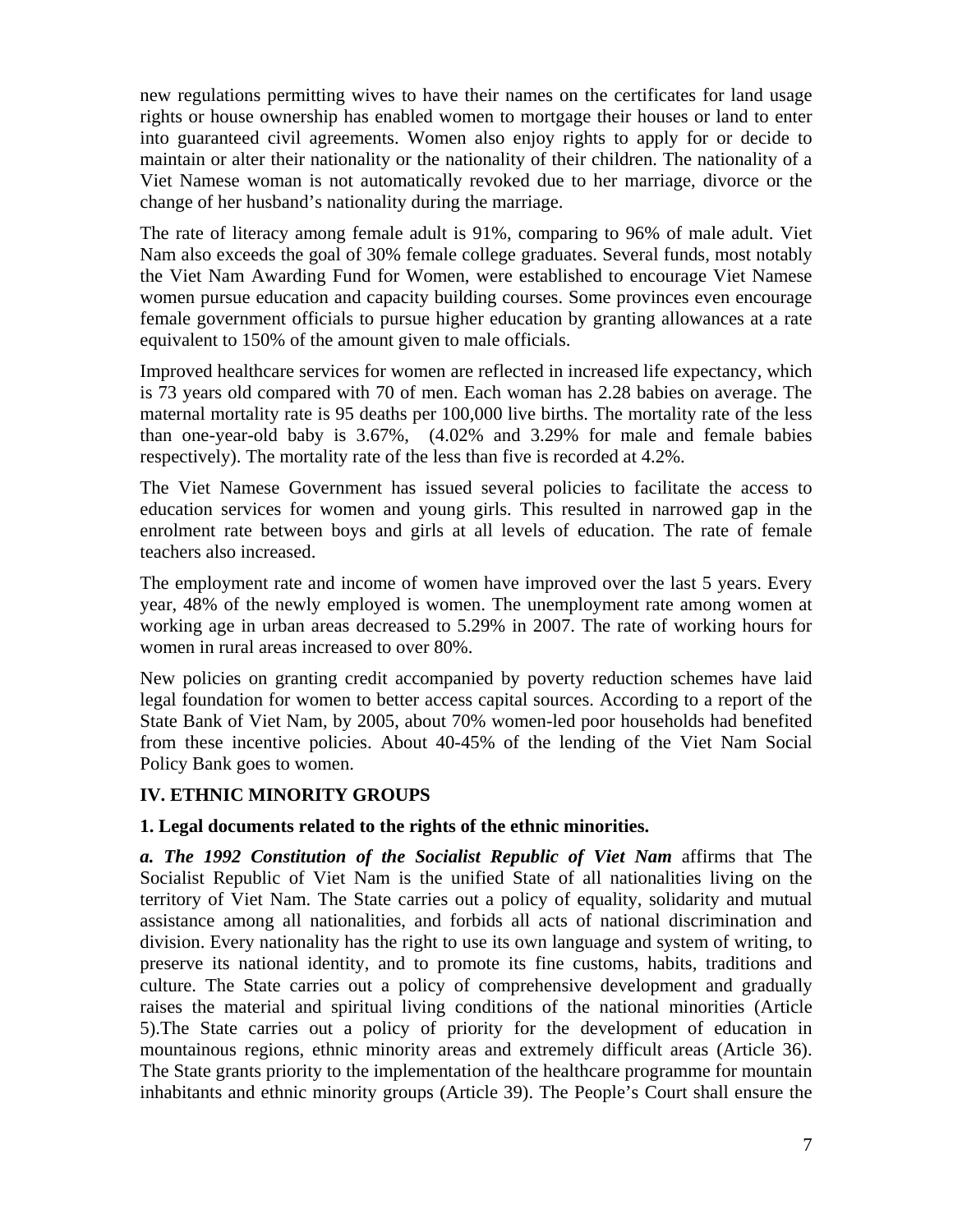citizens of all ethnic nationalities in the Socialist Republic of Viet Nam the rights to their own tongue and writing before the Courts (Article 133).

# *b. Related legal documents:*

*Law on the Election of National Assembly Deputies* determines the number of deputies of ethnic minority background to ensure the appropriate representation of ethnic minority groups.

*Laws on Nationality* stipulates that citizens of all ethnic groups living in Viet Nam is equal and has the rights to the Viet Namese nationality.

*Law on Domestic Investment Promotion* creates favourable conditions for investors to build industrial zones or join investment projects in extremely difficult localities.

*Law on Education* creates favourable conditions for ethnic minority groups to learn and use their tongue and writing so as to preserve and build on their cultural identities. This has facilitated the students of ethnic minority background in studying at school.

*Law on People's Healthcare* has allocated proper share of the state budget for improving and expanding the network of healthcare institutions for the ethnic minority groups, especially those living in remote and mountainous areas.

# **2. Achievements in exercising the rights of ethnic minorities:**

Various incentive programmes and policies have been issued, reflecting the special support of the Viet Namese Government for the ethnic minority groups.

*a. Programme 135 (The Social and Economic Development Programme targeting poor communes)*: The Programme budget is VND 16,700 billion. For the last 10 years, 2500 communes of 52 provinces have each benefited VND 1 billion. Thanks to the Programme; 37,000 infrastructure facilities and 500 communal centres were constructed. Among these structures, 35,000 basic infrastructure facilities and nearly 300 communal centres were put into operation. The second phase of the Programme began in 2006. At present, 1,841 poor communes and 3,149 extremely difficult villages are benefiting from the Programme. In 2006-2007, the State has allocated VND 3,482 billion to extremely difficult communes of 50 provinces. The total investment for the second phase was nearly USD 1 billion.

*b. Programme 134 (Programme to support ethnic minority groups by providing them with land for production, housing and clean water:* The total budget for the Programme for the period of 2004-2008 is VND 4,473 billion, provided housing assistance to nearly 340,000 households: 62,000 households received land for housing. 69,000 households received land for farming, 153,000 households enjoyed clean water supplies, more than 3,000 public clean water stations were built. The goal of housing and clean water for the ethnic minorities is expected to be completed by the end of 2008, together with other projects in providing lands for housing and farming to ethnic minorities. Where land funds are limited, land allocation for the ethnic minorities can be replaced by vocational training and job creation.

*c. Credit policies for especially difficult ethnic minority households for production development:* Since 2007, the support policies for especially difficult ethnic minority people have been deployed with the provision of interest-free loans to help them develop production. Each household is entitled to a loan of VND 5 million. In 2007-2008, the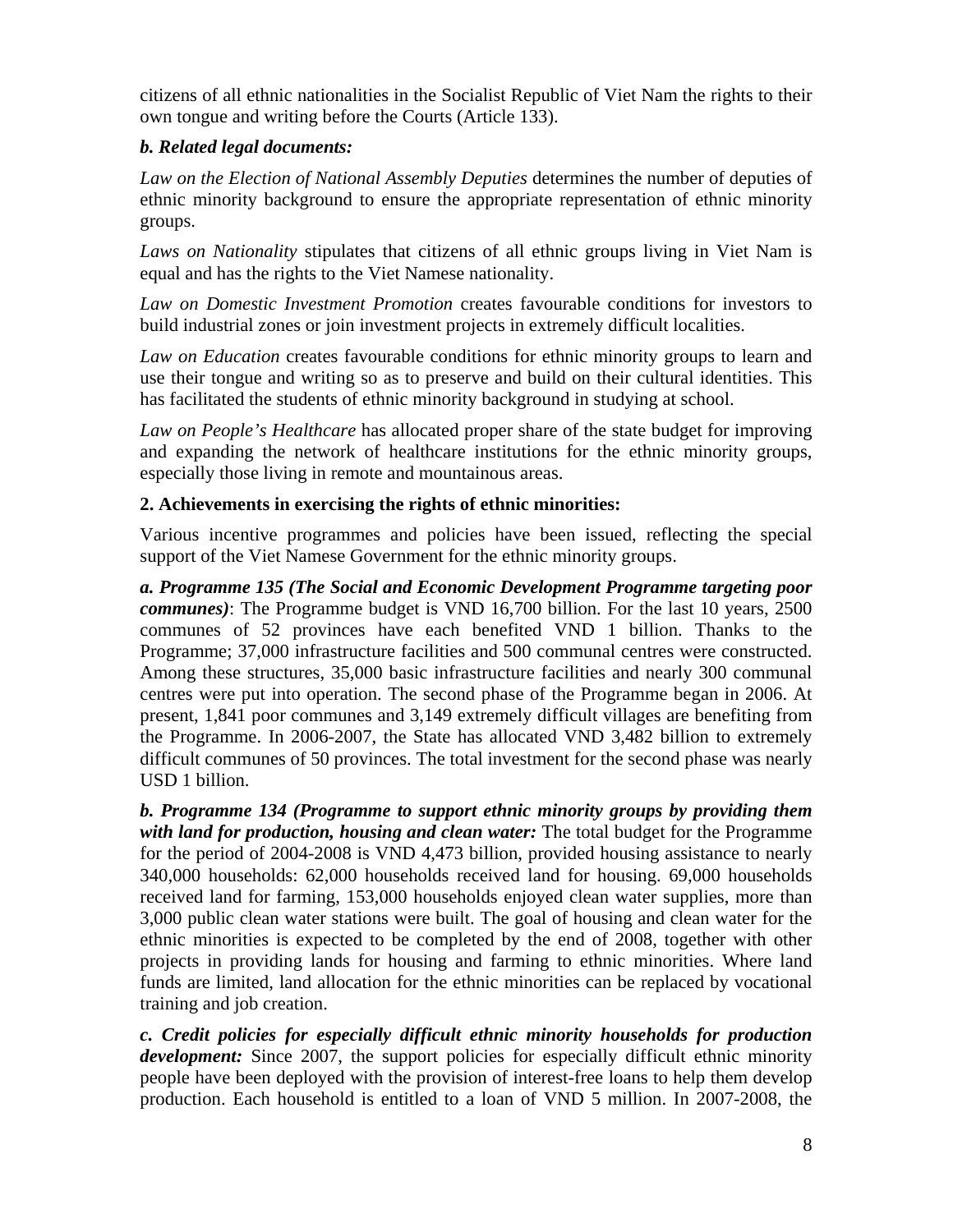Viet Nam Bank for Social Policies has provided VND 214 billion of credit lines to 28,000 ethnic minority households for this purpose.

*d. Settlement policies for ethnic minority people for 2007-2010:* The Commission on Ethnic Minorities had designed a project for settlement for the ethnic minorities in the period of 2007-2010. The project was approved by the Prime Minister on March 5, 2007 and has been implemented since 2008. The total estimated investment for this project for the period of 2008-2010 is VND 2,895 billion, of which VND 2,481 billion would come from the Central budget (86%) and VND 414 billion from integrated sources (14%) aiming at helping 64,000 ethnic minority households (with approximately 300,000 people) to settle their livelihood and agricultural production.

*e. Policies to support ethnic minority groups having extremely small population:* To the ethnic minorities having extremely small population (under 1,000), the Government has invested more than VND 60 billion in production support for the 5 communities of Si La, Pu Peo, O Du, B'rau and R'mam in the provinces of Lai Chau, Dien Bien, Ha Giang, Nghe An and Kontum. After 3 years of operation, their material and spiritual life has been considerably improved.

The outcomes of such programmes and policies have actively contributed to improving the material and spiritual life of the ethnic minorities.

*In regard to poverty reduction and economic life improvement*: the rate of poor households has dropped rapidly over the years at an average pace of 3-5% per annum, thus helping control to a certain extent the widening of the rich-poor gap in the difficult areas and among ethnic groups. The average grain per capita had been increased from 250kg/head/year in 2003 to 350kg/head/year in 2007. Motor roads have been built to communal centres of 1,814 especially difficult communes (98.5%). Investment has made in the expansion of the national power network to the especially difficult communes. To date, 100% of districts and 95% of communes have access to electricity. Due attention has been paid to the development of micro-hydropower, wind power, solar energy. More than 70% of households have access to electricity and in many provinces, 100% of the communes have access to electricity.

*In regard to political participation*: Ethnic representation in People's Councils in the 2004-2009 tenure for provincial level is 20.53%, 20.18% for district level and 24.4% for commune level. In the People's Committees, the number of ethnic minority members is 10.9% for provincial level, 11.32% for district level and 17.9% for commune level. There are 5 provinces where more than 50% of members of the People's Committee are ethnic minority people (Cao Bang, Bac Kan, Lang Son, Son La and Ha Giang). Cao Bang province in particular has 100% of its Provincial People's Committee members being ethnic minority people. There are 73% of members of the provincial People's Committees having graduate degrees and 14.36% having post-graduate degrees. In the provincial People's Councils, the figures are 66.77% and 10.49% respectively. Those figures for the district level are 44.25% and 1.38% respectively. Similarly, at commune level, the figures are 5.87% and 0.11% respectively.

*In regard to education*: By the end of 2007, 100% of the especially difficult communes have primary schools, kindergartens and people-supported semi-boarding classes. 90- 95% of school age children are enrolled. 90% of especially difficult communes have adequately built junior secondary schools. Most schools are equipped with material infrastructure to ensure the quality of teaching and learning. 100% of districts have senior